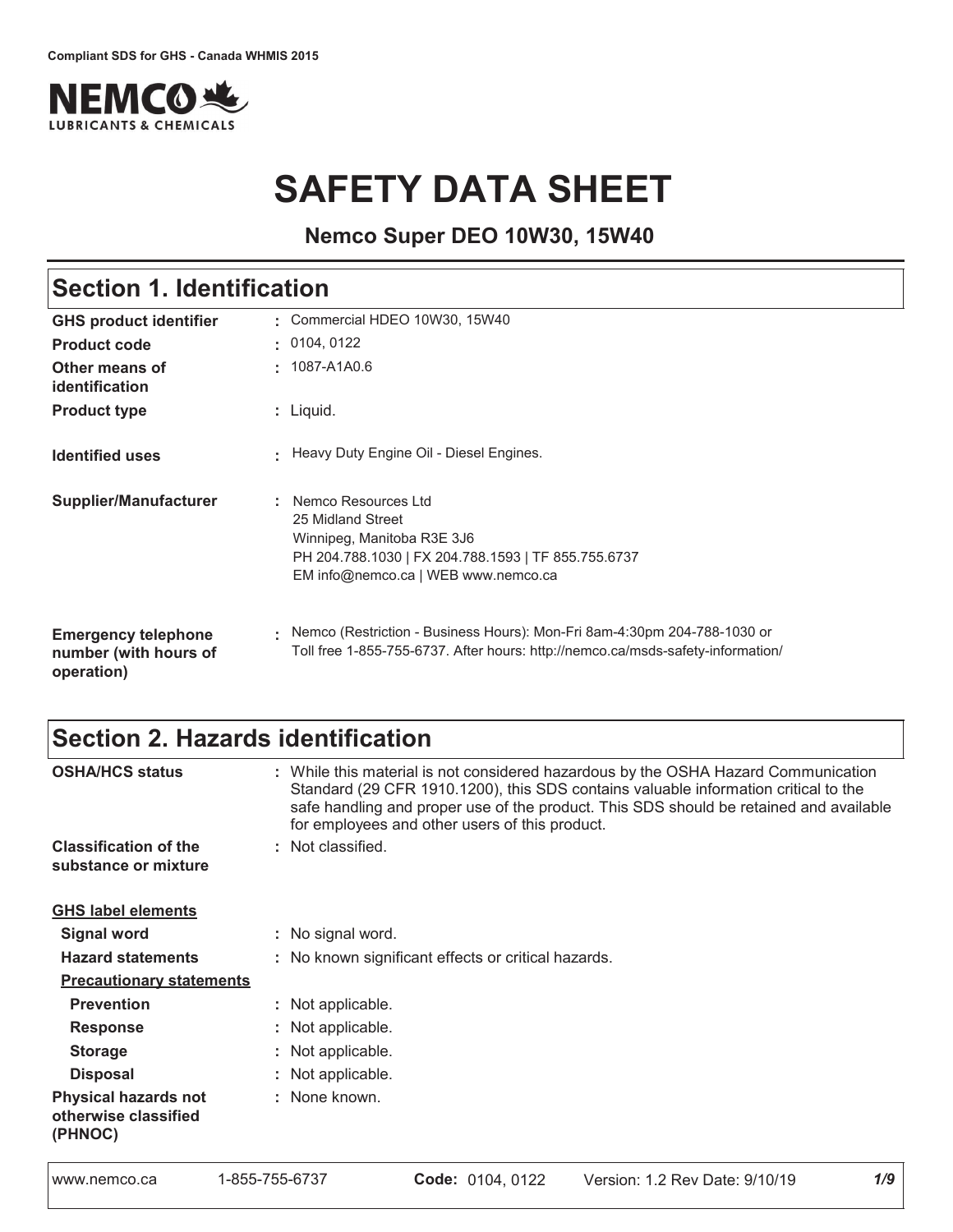

### **Section 2. Hazards identification**

| <b>Health hazards not</b> |
|---------------------------|
| otherwise classified      |
| (HHNOC)                   |

: None known.

### Section 3. Composition/information on ingredients

| Substance/mixture | : Mixture          |
|-------------------|--------------------|
| Chemical name     | : Lubricating oil. |
| Other means of    | Diesel Engine Oil  |
| identification    |                    |

#### **CAS number/other identifiers**

| <b>CAS</b> number   | : Not applicable. |  |  |  |  |
|---------------------|-------------------|--|--|--|--|
| <b>Product code</b> | . 0104, 0122      |  |  |  |  |

| Ingredient name                                           | $\frac{9}{6}$ | <b>CAS number</b> |
|-----------------------------------------------------------|---------------|-------------------|
| Distillates (petroleum), solvent-refined heavy paraffinic | ≥5 -<br>~10   | 64741-88-4        |

#### Any concentration shown as a range is to protect confidentiality or is due to batch variation.

There are no additional ingredients present which, within the current knowledge of the supplier and in the concentrations applicable, are classified as hazardous to health or the environment and hence require reporting in this section.

Occupational exposure limits, if available, are listed in Section 8.

### **Section 4. First aid measures**

#### Description of necessary first aid measures

| Eye contact                                        | : If material comes in contact with the eyes, immediately wash the eyes with large<br>amounts of water for 15 minutes, occasionally lifting the lower and upper lids. Get<br>medical attention.                                                                                                             |  |
|----------------------------------------------------|-------------------------------------------------------------------------------------------------------------------------------------------------------------------------------------------------------------------------------------------------------------------------------------------------------------|--|
| <b>Inhalation</b>                                  | : If person breathes in large amounts of material, move the exposed person to fresh air at<br>once. If breathing has stopped, perform artificial respiration. Keep the person warm and<br>at rest. Get medical attention as soon as possible.                                                               |  |
| <b>Skin contact</b>                                | If the material comes in contact with the skin, wash the contaminated skin with soap and<br>water promptly. If the material penetrates through clothing, remove the clothing and<br>wash the skin with soap and water promptly. If irritation persists after washing, get<br>medical attention immediately. |  |
| Ingestion                                          | If material has been swallowed, do not induce vomiting. Get medical attention<br>immediately.                                                                                                                                                                                                               |  |
| Most important symptoms/effects, acute and delayed |                                                                                                                                                                                                                                                                                                             |  |
| <b>Potential acute health effects</b>              |                                                                                                                                                                                                                                                                                                             |  |
| Eye contact                                        | : No known significant effects or critical hazards.                                                                                                                                                                                                                                                         |  |
| <b>Inhalation</b>                                  | : No known significant effects or critical hazards.                                                                                                                                                                                                                                                         |  |
| <b>Skin contact</b>                                | : No known significant effects or critical hazards.                                                                                                                                                                                                                                                         |  |
| Ingestion                                          | : No known significant effects or critical hazards.                                                                                                                                                                                                                                                         |  |
| Over-exposure signs/symptoms                       |                                                                                                                                                                                                                                                                                                             |  |
| Eye contact                                        | : Adverse symptoms may include the following: pain or irritation, watering, redness.                                                                                                                                                                                                                        |  |
| <b>Inhalation</b>                                  | : Adverse symptoms may include the following: respiratory tract irritation, coughing.                                                                                                                                                                                                                       |  |
| <b>Skin contact</b>                                | : Adverse symptoms may include the following: irritation, redness.                                                                                                                                                                                                                                          |  |
| In a <i>ation</i>                                  | . No known oignificant offects or eritiaal bazarde                                                                                                                                                                                                                                                          |  |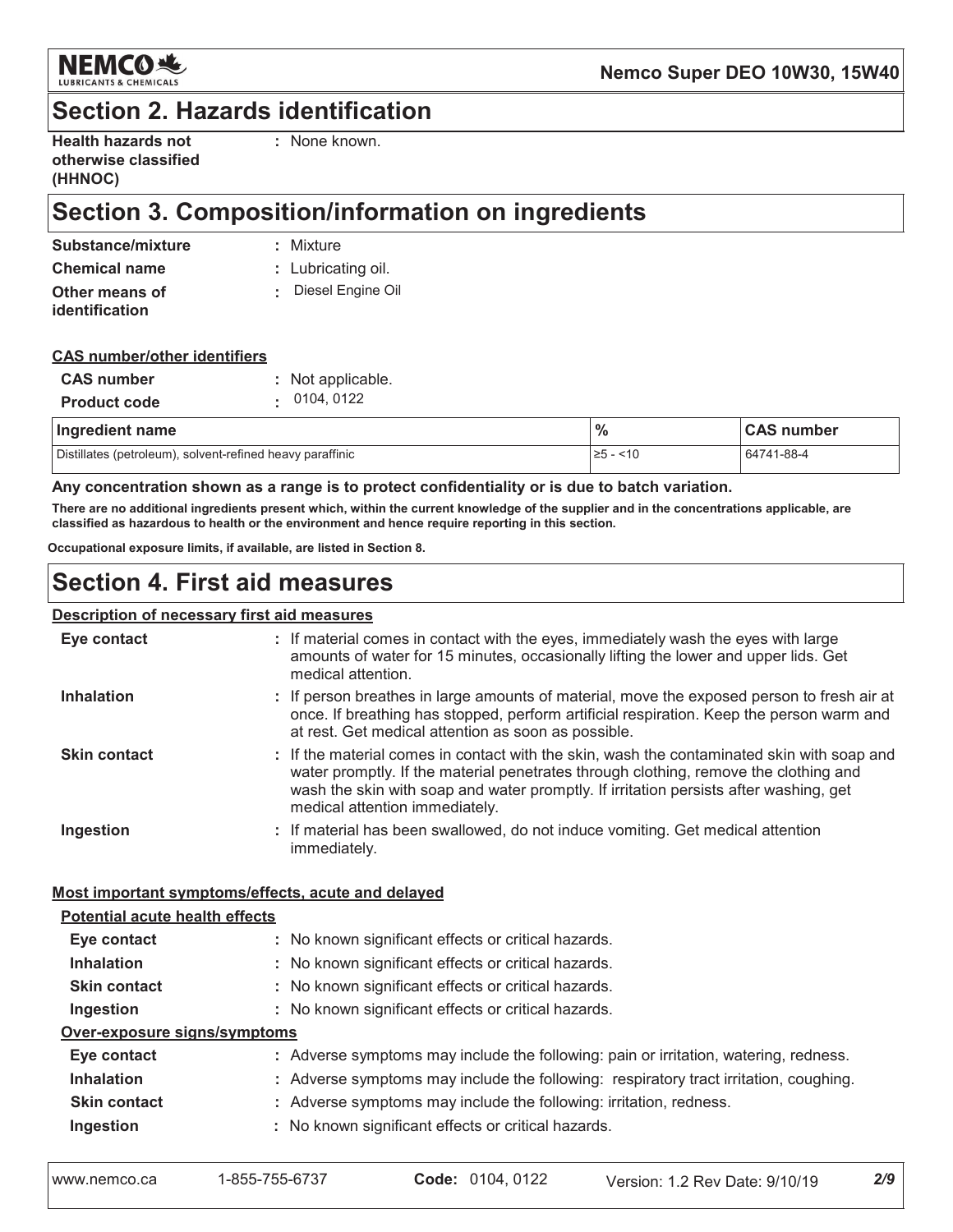

### **Section 4. First aid measures**

#### Indication of immediate medical attention and special treatment needed, if necessary

| Notes to physician                | : Treat symptomatically. Contact poison treatment specialist immediately if large<br>quantities have been ingested or inhaled. |
|-----------------------------------|--------------------------------------------------------------------------------------------------------------------------------|
| <b>Specific treatments</b>        | : No specific treatment.                                                                                                       |
| <b>Protection of first-aiders</b> | : No action shall be taken involving any personal risk or without suitable training.                                           |

See toxicological information (Section 11)

### **Section 5. Fire-fighting measures**

| <b>Extinguishing media</b>                               |                                                                                                                                                |
|----------------------------------------------------------|------------------------------------------------------------------------------------------------------------------------------------------------|
| Suitable extinguishing<br>media                          | : Use water spray to cool fire exposed surfaces and to protect personnel. Foam, dry<br>chemical or water spray (fog) to extinguish fire.       |
| Unsuitable extinguishing<br>media                        | : None known.                                                                                                                                  |
| <b>Specific hazards arising</b><br>from the chemical     | : Toxic fumes gases or vapors may evolve on burning.                                                                                           |
| <b>Hazardous thermal</b><br>decomposition products       | : No specific data.                                                                                                                            |
| <b>Special protective actions</b><br>for fire-fighters   | : When fighting fires wear full turnout gear and self contained breathing apparatus. Water<br>may cause splattering. Material floats on water. |
| <b>Special protective</b><br>equipment for fire-fighters | : Not applicable.                                                                                                                              |

### **Section 6. Accidental release measures**

|                                                       | <b>Personal precautions, protective equipment and emergency procedures</b>                                                                                                                                                                         |
|-------------------------------------------------------|----------------------------------------------------------------------------------------------------------------------------------------------------------------------------------------------------------------------------------------------------|
| For non-emergency<br>personnel                        | : Keep unnecessary and unprotected personnel from entering. Avoid breathing vapor or<br>mist. Provide adequate ventilation. Wear appropriate respirator when ventilation is<br>inadequate. Put on appropriate personal protective equipment.       |
|                                                       | For emergency responders : If specialized clothing is required to deal with the spillage, take note of any information in<br>Section 8 on suitable and unsuitable materials. See also the information in "For non-<br>emergency personnel".        |
| <b>Environmental precautions</b>                      | : Avoid dispersal of spilled material and runoff and contact with soil, waterways, drains<br>and sewers. Inform the relevant authorities if the product has caused environmental<br>pollution (sewers, waterways, soil or air).                    |
| Methods and materials for containment and cleaning up |                                                                                                                                                                                                                                                    |
| <b>Spill</b>                                          | : Contain with dikes or absorbent to prevent migration to sewers/streams. Take up small<br>spill with dry chemical absorbent; large spills may require pump or vacuum prior to<br>absorbent. May require excavation of severely contaminated soil. |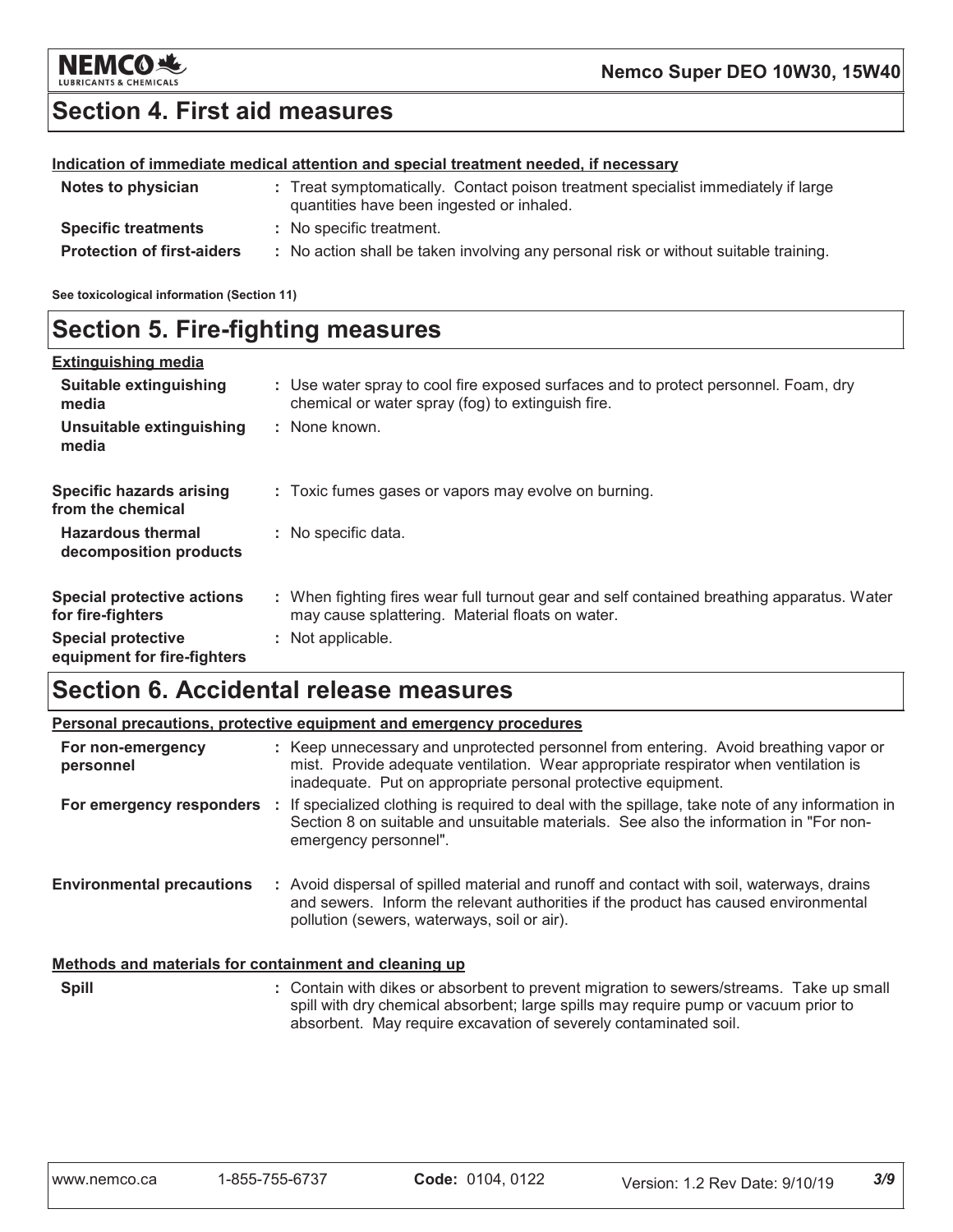

### **Section 7. Handling and storage**

#### **Precautions for safe handling**

| <b>Protective measures</b>                                         | : Put on appropriate personal protective equipment (see Section 8). Do not get in eyes or<br>on skin or clothing. Do not breathe vapor or mist. Do not ingest. Use only with<br>adequate ventilation. Wear appropriate respirator when ventilation is inadequate.                                                                                                                                                                                           |
|--------------------------------------------------------------------|-------------------------------------------------------------------------------------------------------------------------------------------------------------------------------------------------------------------------------------------------------------------------------------------------------------------------------------------------------------------------------------------------------------------------------------------------------------|
| Advice on general<br>occupational hygiene                          | : Eating, drinking and smoking should be prohibited in areas where this material is<br>handled, stored and processed. Workers should wash hands and face before eating,<br>drinking and smoking.                                                                                                                                                                                                                                                            |
| Conditions for safe storage,<br>including any<br>incompatibilities | : Do not store above the following temperature: $113^{\circ}$ C (235.4 $^{\circ}$ F). Odorous and toxic<br>fumes may form from the decomposition of this product if stored at excessive<br>temperatures for extended periods of time. Store in accordance with local regulations.<br>Store in a dry, cool and well-ventilated area, away from incompatible materials (see<br>Section 10). Use appropriate containment to avoid environmental contamination. |

### Section 8. Exposure controls/personal protection

#### **Control parameters**

| <b>Occupational exposure limits</b>                           |                        |                          | TWA (8 hours)     |       |                              | STEL (15 mins)    |       |     | Ceiling                  |       |                                                                                                                                                                                                  |
|---------------------------------------------------------------|------------------------|--------------------------|-------------------|-------|------------------------------|-------------------|-------|-----|--------------------------|-------|--------------------------------------------------------------------------------------------------------------------------------------------------------------------------------------------------|
| Ingredient                                                    | List name              | ppm                      | mg/m <sup>3</sup> | Other | ppm                          | mg/m <sup>3</sup> | Other | ppm | mg/m <sup>3</sup>        | Other | <b>Notations</b>                                                                                                                                                                                 |
| Distillates (petroleum), hydrotreated<br>heavy paraffinic     | <b>US ACGIH 3/2015</b> | $\overline{\phantom{a}}$ | 5                 |       |                              |                   |       |     |                          |       | [a]                                                                                                                                                                                              |
|                                                               | AB 4/2009              |                          | 5                 |       |                              | 10                |       |     | $\overline{a}$           |       | [b]                                                                                                                                                                                              |
|                                                               | ON 7/2015              |                          | 5                 |       | $\overline{\phantom{0}}$     | 10                |       |     | $\overline{a}$           |       | $[b] % \begin{center} % \includegraphics[width=\linewidth]{imagesSupplemental_3.png} % \end{center} % \caption { % Our method can be used for the use of the image. % } % \label{fig:example} %$ |
|                                                               | QC 1/2014              |                          | 5                 |       |                              | 10                |       |     | $\overline{a}$           |       | [b]                                                                                                                                                                                              |
| Residual oils (petroleum), solvent-<br>dewaxed                | <b>US ACGIH 3/2015</b> |                          | 5                 |       | $\overline{\phantom{0}}$     |                   |       |     | $\overline{a}$           |       | [a]                                                                                                                                                                                              |
|                                                               | AB 4/2009              |                          | 5                 |       | $\overline{\phantom{a}}$     | 10                |       |     | $\overline{a}$           |       | [b]                                                                                                                                                                                              |
|                                                               | ON 7/2015              |                          | 5                 |       |                              | 10                |       |     | $\overline{\phantom{a}}$ |       |                                                                                                                                                                                                  |
|                                                               | QC 1/2014              |                          | 5                 |       |                              | 10                |       |     |                          |       |                                                                                                                                                                                                  |
| Distillates (petroleum), solvent-<br>dewaxed heavy paraffinic | <b>US ACGIH 3/2015</b> |                          | 5                 |       |                              |                   |       |     |                          |       | [b]<br>[b]<br>[a]                                                                                                                                                                                |
|                                                               | AB 4/2009              |                          | 5                 |       | $\overline{\phantom{a}}$     | 10                |       |     | $\overline{a}$           |       | [b]                                                                                                                                                                                              |
|                                                               | ON 7/2015              |                          | 5                 |       | $\overline{\phantom{0}}$     | 10                |       |     | $\overline{\phantom{0}}$ |       | [b]                                                                                                                                                                                              |
|                                                               | QC 1/2014              |                          | 5                 |       | $\qquad \qquad \blacksquare$ | 10                |       |     | $\overline{a}$           |       | [b]                                                                                                                                                                                              |
| Distillates (petroleum), solvent-<br>refined heavy paraffinic | <b>US ACGIH 3/2015</b> |                          | 5                 |       |                              |                   |       |     |                          |       | [a]                                                                                                                                                                                              |
|                                                               | AB 4/2009              |                          | 5                 |       |                              | 10                |       |     | $\overline{\phantom{0}}$ |       | [b]                                                                                                                                                                                              |
|                                                               | ON 7/2015              |                          | 5                 |       | $\overline{\phantom{0}}$     | 10                |       |     | $\overline{\phantom{a}}$ |       | [b]<br>[b]<br>[a]                                                                                                                                                                                |
|                                                               | QC 1/2014              |                          | 5                 |       |                              | 10                |       |     | $\overline{a}$           |       |                                                                                                                                                                                                  |
| Distillates (petroleum), solvent-<br>refined light paraffinic | <b>US ACGIH 3/2015</b> |                          | 5                 |       |                              |                   |       |     |                          |       |                                                                                                                                                                                                  |
|                                                               | AB 4/2009              |                          | 5                 |       | $\overline{\phantom{0}}$     | 10                |       |     | $\overline{\phantom{0}}$ |       | [b]                                                                                                                                                                                              |
|                                                               | ON 7/2015              | $\overline{\phantom{a}}$ | 5                 |       | $\overline{\phantom{a}}$     | 10                |       |     | $\overline{\phantom{a}}$ |       | $[b] % \begin{center} % \includegraphics[width=\linewidth]{imagesSupplemental_3.png} % \end{center} % \caption { % Our method can be used for the use of the image. % } % \label{fig:example} %$ |
|                                                               | QC 1/2014              |                          | 5                 |       |                              | 10                |       |     |                          |       | [b]                                                                                                                                                                                              |

Form: [a]Inhalable fraction [b]Mist

| Appropriate engineering<br>controls                    | : Use only with adequate ventilation.                                                                                                                          |
|--------------------------------------------------------|----------------------------------------------------------------------------------------------------------------------------------------------------------------|
| <b>Environmental exposure</b><br>controls              | Emissions from ventilation or work process equipment should be checked to ensure<br>they comply with the requirements of environmental protection legislation. |
| the alternative at a considerable converges a second a |                                                                                                                                                                |

### **Individual protection measures**

: Wash hands, forearms and face thoroughly after handling chemical products, before **Hygiene measures** eating, smoking and using the lavatory and at the end of the working period. Ensure that eyewash stations and safety showers are close to the workstation location.

 $4/9$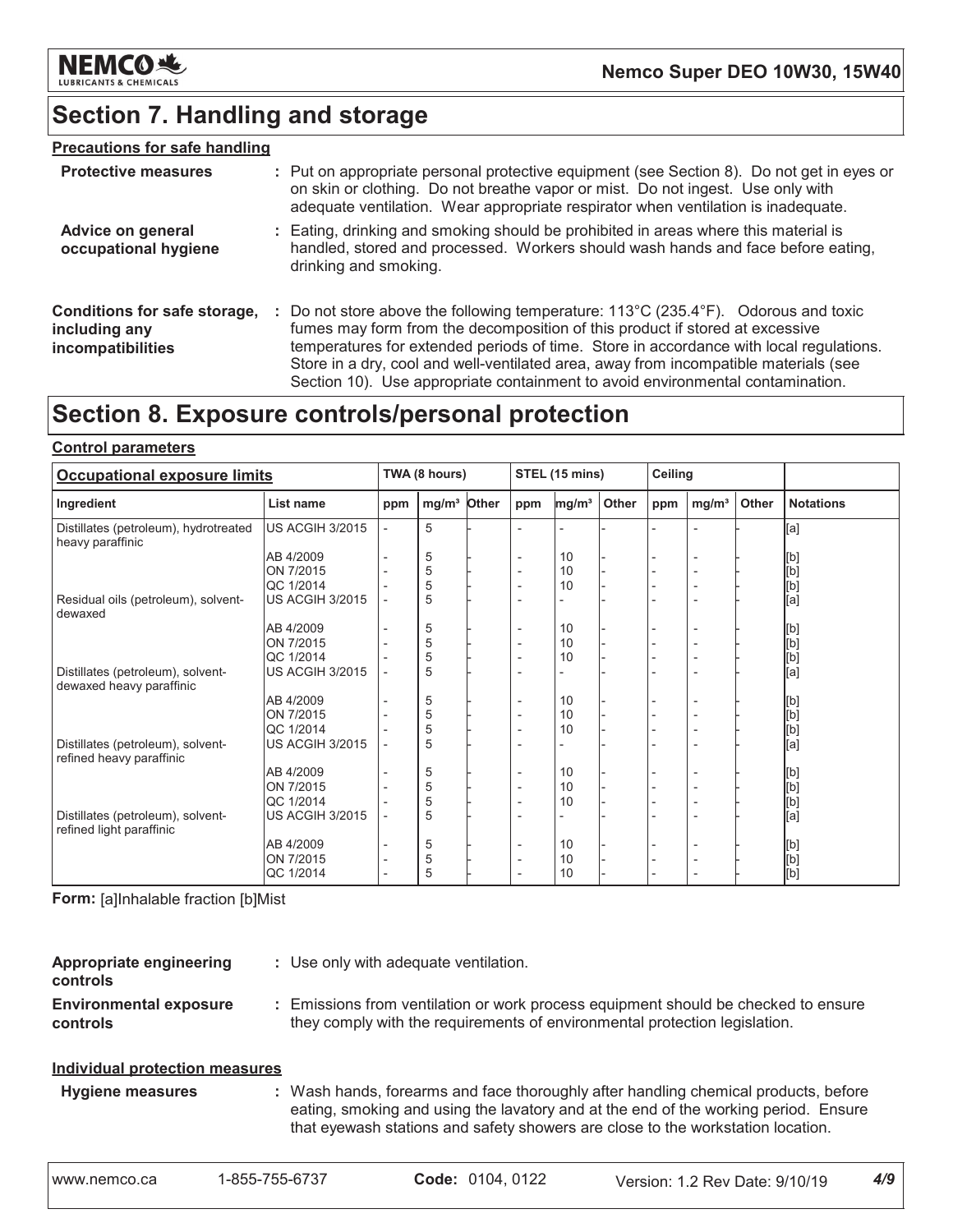

### Section 8. Exposure controls/personal protection

| <b>Eye/face protection</b>    | : Recommended: Splash goggles and a face shield, where splash hazard exists.                                                    |
|-------------------------------|---------------------------------------------------------------------------------------------------------------------------------|
| <b>Skin protection</b>        |                                                                                                                                 |
| <b>Hand protection</b>        | : 4 - 8 hours (breakthrough time): Nitrile gloves.                                                                              |
| <b>Body protection</b>        | : Recommended: Long sleeved coveralls.                                                                                          |
| Other skin protection         | : Recommended: Impervious boots.                                                                                                |
| <b>Respiratory protection</b> | : If ventilation is inadequate, use a NIOSH-certified respirator with an organic vapor<br>cartridge and P95 particulate filter. |

### Section 9. Physical and chemical properties

| <b>Appearance</b>                                 |                                        |
|---------------------------------------------------|----------------------------------------|
| <b>Physical state</b>                             | : Liquid.                              |
| Color                                             | : Amber.                               |
| Odor                                              | $:$ Mild.                              |
| Odor threshold                                    | : Not available.                       |
| pH                                                | : Not available.                       |
| <b>Freezing point</b>                             | : Not available.                       |
| <b>Boiling point</b>                              | : Not available.                       |
| <b>Flash point</b>                                | : Closed cup: $>205^{\circ}$ C         |
| <b>Evaporation rate</b>                           | $:$ <1 (Butyl acetate = 1)             |
| <b>Flammability (solid, gas)</b>                  | : Not available.                       |
| Lower and upper explosive<br>(flammable) limits   | : Not available.                       |
| <b>Vapor pressure</b>                             | : <0.13 kPa (<1 mm Hg) (68°F)          |
| Vapor density                                     | : Not available.                       |
| <b>Relative density</b>                           | $: 0.88$ to 0.89                       |
| Solubility in water                               | : Insoluble in water.                  |
| <b>Partition coefficient: n-</b><br>octanol/water | : Not available.                       |
| <b>Auto-ignition temperature</b>                  | : $>260^{\circ}$ C ( $>500^{\circ}$ F) |
| <b>Decomposition temperature</b>                  | : Not available.                       |
| <b>Viscosity</b>                                  | : Not available.                       |
| Coofian 40 Ctability and readivity.               |                                        |

### |Section 10. Stability and reactivity

| <b>Reactivity</b>                            | : No specific test data related to reactivity available for this product or its ingredients. |
|----------------------------------------------|----------------------------------------------------------------------------------------------|
| <b>Chemical stability</b>                    | : The product is stable.                                                                     |
| <b>Possibility of hazardous</b><br>reactions | : Under normal conditions of storage and use, hazardous reactions will not occur.            |
| <b>Conditions to avoid</b>                   | : No specific data.                                                                          |
| Incompatible materials                       | : Reactive or incompatible with the following materials: oxidizing materials.                |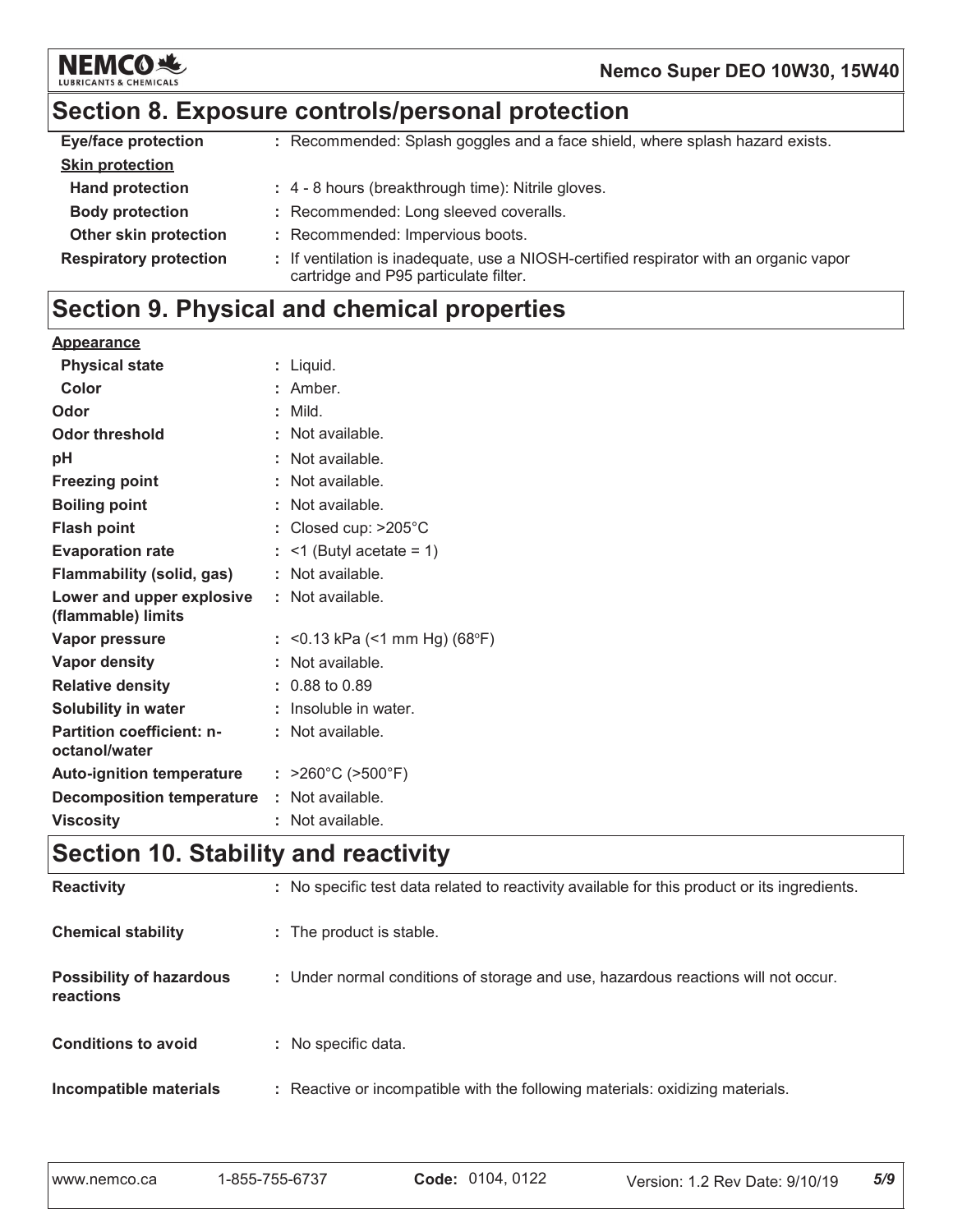

### **Section 10. Stability and reactivity**

**Hazardous decomposition** products

: Under normal conditions of storage and use, hazardous decomposition products should not be produced.

### **Section 11. Toxicological information**

#### Information on toxicological effects

#### **Acute toxicity**

There is no data available.

#### **Irritation/Corrosion**

There is no data available.

#### **Sensitization**

There is no data available.

#### **Mutagenicity**

There is no data available.

### Carcinogenicity

#### **Classification**

| <b>Product/ingredient name</b>                                | OSHA  IARC | <b>NTP</b> | <b>ACGIH EPA</b> | <b>NIOSH</b> |
|---------------------------------------------------------------|------------|------------|------------------|--------------|
| Distillates (petroleum), solvent-<br>refined heavy paraffinic |            |            | A4               |              |

#### **Reproductive toxicity**

There is no data available.

#### **Teratogenicity**

There is no data available.

#### Specific target organ toxicity (single exposure)

There is no data available.

#### Specific target organ toxicity (repeated exposure)

There is no data available.

#### **Aspiration hazard**

There is no data available

| Information on the likely | : Dermal contact. Eye contact. Inhalation. Ingestion. |
|---------------------------|-------------------------------------------------------|
| routes of exposure        |                                                       |

#### **Potential acute health effects**

| Eye contact         | : No known significant effects or critical hazards. |
|---------------------|-----------------------------------------------------|
| <b>Inhalation</b>   | : No known significant effects or critical hazards. |
| <b>Skin contact</b> | : No known significant effects or critical hazards. |
| Ingestion           | : No known significant effects or critical hazards. |

#### Symptoms related to the physical, chemical and toxicological characteristics

| Eye contact         | : Adverse symptoms may include the following: pain or irritation, watering, redness.  |
|---------------------|---------------------------------------------------------------------------------------|
| <b>Inhalation</b>   | : Adverse symptoms may include the following: respiratory tract irritation, coughing. |
| <b>Skin contact</b> | : Adverse symptoms may include the following: irritation, redness.                    |
| Ingestion           | : No known significant effects or critical hazards.                                   |

#### Delayed and immediate effects and also chronic effects from short and long term exposure **Short term exposure**

| www.nemco.ca<br>Version: 1.2 Rev Date: 9/10/19 |  | I-855-755-6737 | Code: 0104, 0122 |  | 6/9 |
|------------------------------------------------|--|----------------|------------------|--|-----|
|------------------------------------------------|--|----------------|------------------|--|-----|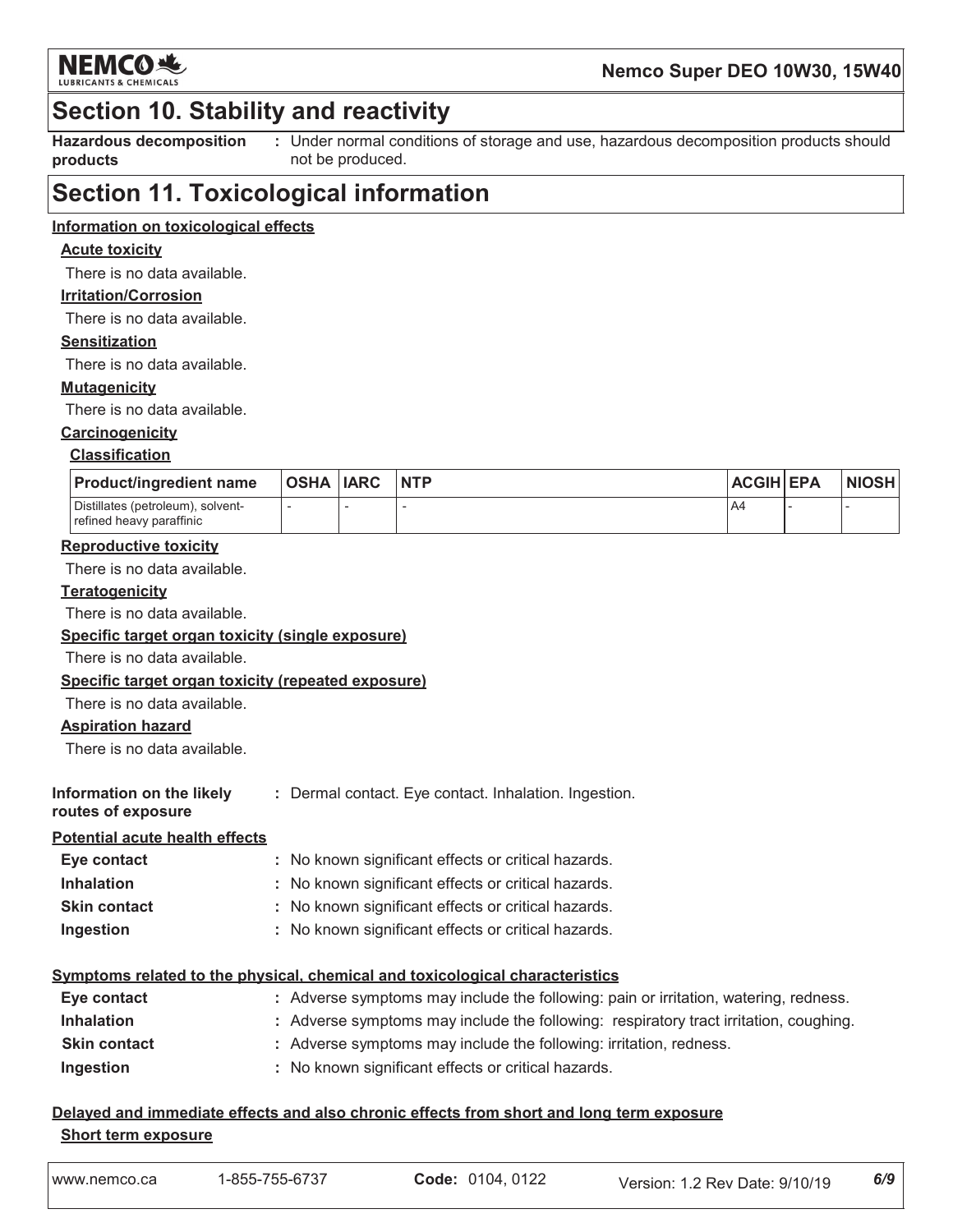

### **Section 11. Toxicological information**

| <b>Potential immediate</b><br>effects   | : No known significant effects or critical hazards. |
|-----------------------------------------|-----------------------------------------------------|
| <b>Potential delayed effects</b>        | : No known significant effects or critical hazards. |
| Long term exposure                      |                                                     |
| <b>Potential immediate</b><br>effects   | : No known significant effects or critical hazards. |
| <b>Potential delayed effects</b>        | : No known significant effects or critical hazards. |
| <b>Potential chronic health effects</b> |                                                     |
| General                                 | : No known significant effects or critical hazards. |
| Carcinogenicity                         | : No known significant effects or critical hazards. |
| <b>Mutagenicity</b>                     | No known significant effects or critical hazards.   |
| <b>Teratogenicity</b>                   | : No known significant effects or critical hazards. |
| <b>Developmental effects</b>            | No known significant effects or critical hazards.   |
| <b>Fertility effects</b>                | : No known significant effects or critical hazards. |

#### **Numerical measures of toxicity**

**Acute toxicity estimates** 

There is no data available.

### **Section 12. Ecological information**

#### **Toxicity**

There is no data available.

#### Persistence and degradability

There is no data available.

#### **Bioaccumulative potential**

| <b>Product/ingredient name</b>                                | $LogP_{ow}$ | <b>BCF</b> | <b>Potential</b> |
|---------------------------------------------------------------|-------------|------------|------------------|
| Distillates (petroleum), solvent-<br>refined heavy paraffinic | 3.9 to 6    |            | high             |

#### **Mobility in soil**

| <b>Soil/water partition</b>   | : There is no data available |
|-------------------------------|------------------------------|
| coefficient $(K_{\text{oc}})$ |                              |

| Other adverse effects | : No known significant effects or critical hazards. |
|-----------------------|-----------------------------------------------------|
|-----------------------|-----------------------------------------------------|

### **Section 13. Disposal considerations**

**Disposal methods** 

: Disposal of this product, solutions and any by-products should comply with the requirements of environmental protection and waste disposal legislation and any regional local authority requirements.

| www.nemco.ca |  |
|--------------|--|
|              |  |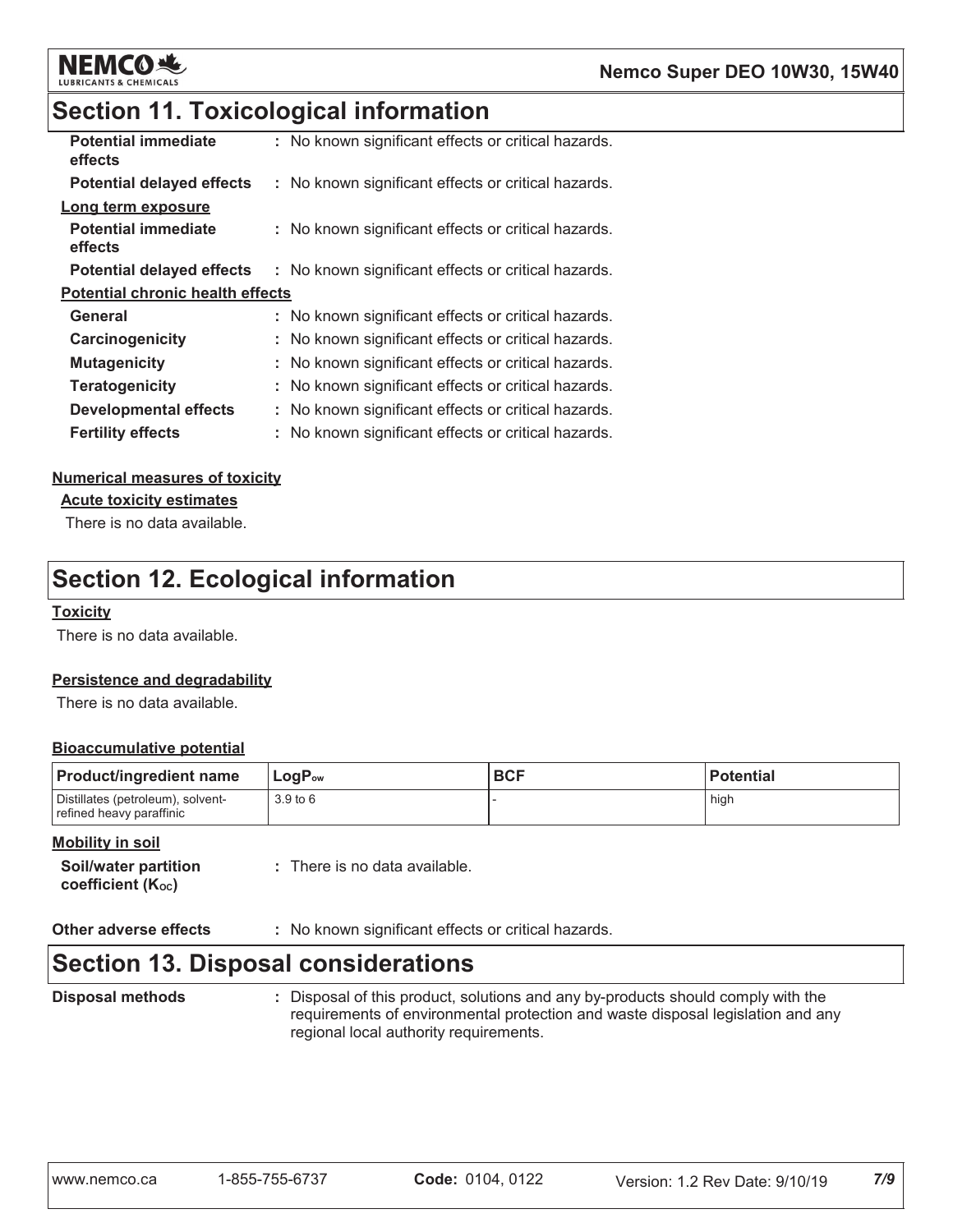

### **Section 14. Transport information**

|                                      | <b>TDG</b>               | <b>IMDG</b>    | <b>IATA</b>    |
|--------------------------------------|--------------------------|----------------|----------------|
| <b>UN number</b>                     | Not regulated.           | Not regulated. | Not regulated. |
| <b>UN proper</b><br>shipping name    | $\overline{\phantom{0}}$ |                |                |
| <b>Transport</b><br>hazard class(es) | $\overline{\phantom{0}}$ |                | ۰              |
| <b>Packing group</b>                 | $\overline{\phantom{a}}$ |                | ۰              |
| <b>Environmental</b><br>hazards      | No.                      | No.            | No.            |
| <b>Additional</b><br>information     |                          |                |                |

**AERG** : Not applicable

Special precautions for user : Transport within user's premises: always transport in closed containers that are upright and secure. Ensure that persons transporting the product know what to do in the event of an accident or spillage.

Transport in bulk according : Not available. to Annex II of MARPOL 73/78 and the IBC Code

### **Section 15. Regulatory information**

| <b>Canadian lists</b>        |                                          |
|------------------------------|------------------------------------------|
| <b>Canadian NPRI</b>         | : None of the components are listed.     |
| <b>CEPA Toxic substances</b> | None of the components are listed.       |
| <b>Canada inventory</b>      | : Not determined.                        |
| <b>International lists</b>   |                                          |
| <b>National inventory</b>    |                                          |
| <b>Australia</b>             | : All components are listed or exempted. |
| China                        | : Not determined.                        |
| <b>Europe</b>                | : Not determined.                        |
| Japan                        | : Not determined.                        |
| <b>Malaysia</b>              | : Not determined.                        |
| New Zealand                  | : All components are listed or exempted. |
| <b>Philippines</b>           | : Not determined.                        |
| <b>Republic of Korea</b>     | : Not determined.                        |
| Taiwan                       | All components are listed or exempted.   |
|                              |                                          |